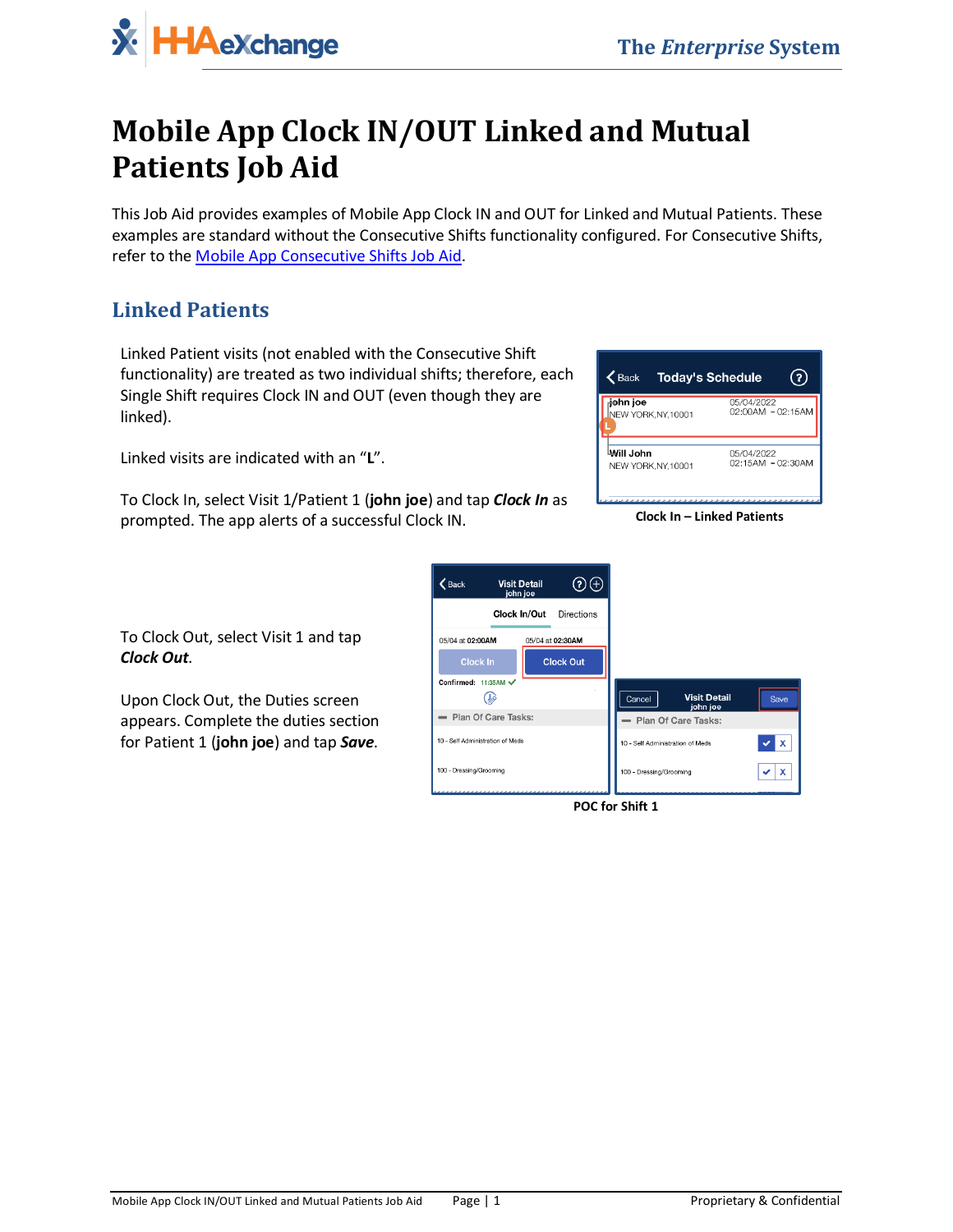

Visit 1.

 $(2)(2) (+)$ 

**Directions** 

 $\Omega$ 

**Clock Out** 



 $\zeta$  Back

100 - Dressing/Grooming

**Visit Detail** 

john joe

**Clock Out for Shift 1**



Go to Visit 2/Patient 2 (**Will John**) to Clock In. Clock In as prompted.

The app alerts of a successful Clock In.



To Clock Out, select Visit 2 and tap *Clock Out*.

Upon Clock Out, the Duties screen appears. Complete the duties section for Patient 2 (**Will John**) and tap *Save*.



**POC for Shift 2**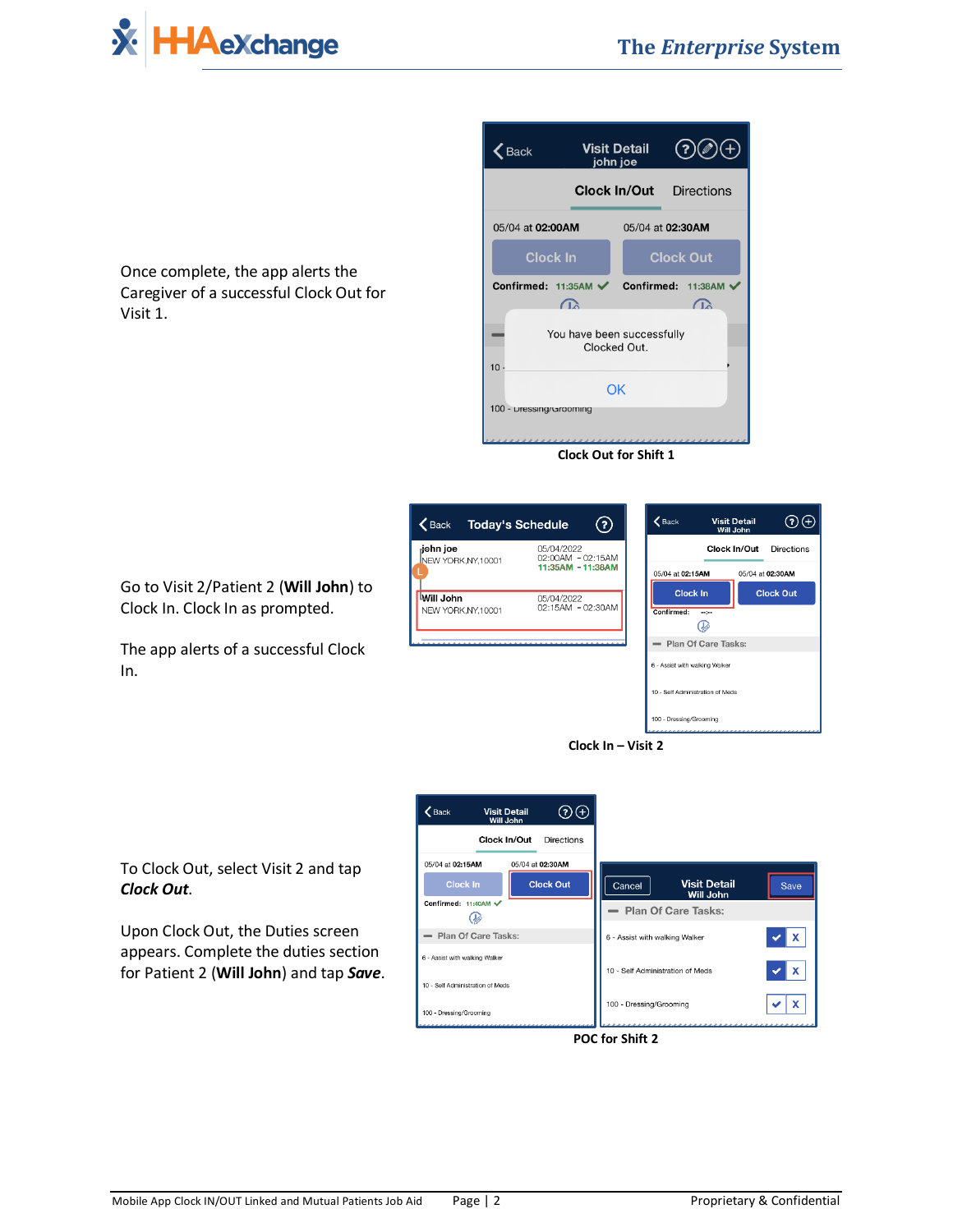



The app alerts the Caregiver of a successful Clock OUT (for Visit 2).

## **Mutual Patients**

Mutual Patient visits are indicated with an "**M**" and the visit time is the same. For Mutual Patients, Clock IN and OUT is performed from either of the two visits.

Once a Caregiver Clocks IN from either of the visits, both visits then indicate the Clock IN time.

| <b>Today's Schedule</b><br>$\bigwedge$ Back          |  |
|------------------------------------------------------|--|
| 05/04/2022<br>02:00AM - 02:15AM<br>02:00AM - 02:15AM |  |
| 05/04/2022<br>02:15AM - 02:30AM<br>02:15AM - 02:30AM |  |
| 05/04/2022<br>04:00AM - 04:15AM                      |  |
| 05/04/2022<br>04:00AM - 04:15AM                      |  |
|                                                      |  |

**Clock IN - Mutual Visits**

At Clock OUT of the Mutual Shift, an alert informs the Caregiver that they must manually go into the shift to enter the Duties and Observations for the other Patient.

| <b>Visit Detail</b><br>Cancel<br><b>Smith David</b> | Save                     |
|-----------------------------------------------------|--------------------------|
| - Plan Of Care Tasks:                               |                          |
| 10 - Self Administration of Meds                    | $\mathbf{x}$             |
| 101 - Hair Care-Comb                                | $\mathbf{x}$             |
| 182 - Bed Bath                                      | $\mathbf x$<br>$\bullet$ |
| - Other Tasks:                                      |                          |
| 6 - Assist with walking Walker                      | X                        |

**POC – Patient 1**

The POC for the Patient associated with the selected visit (**Smith David**) is presented. Complete as necessary.